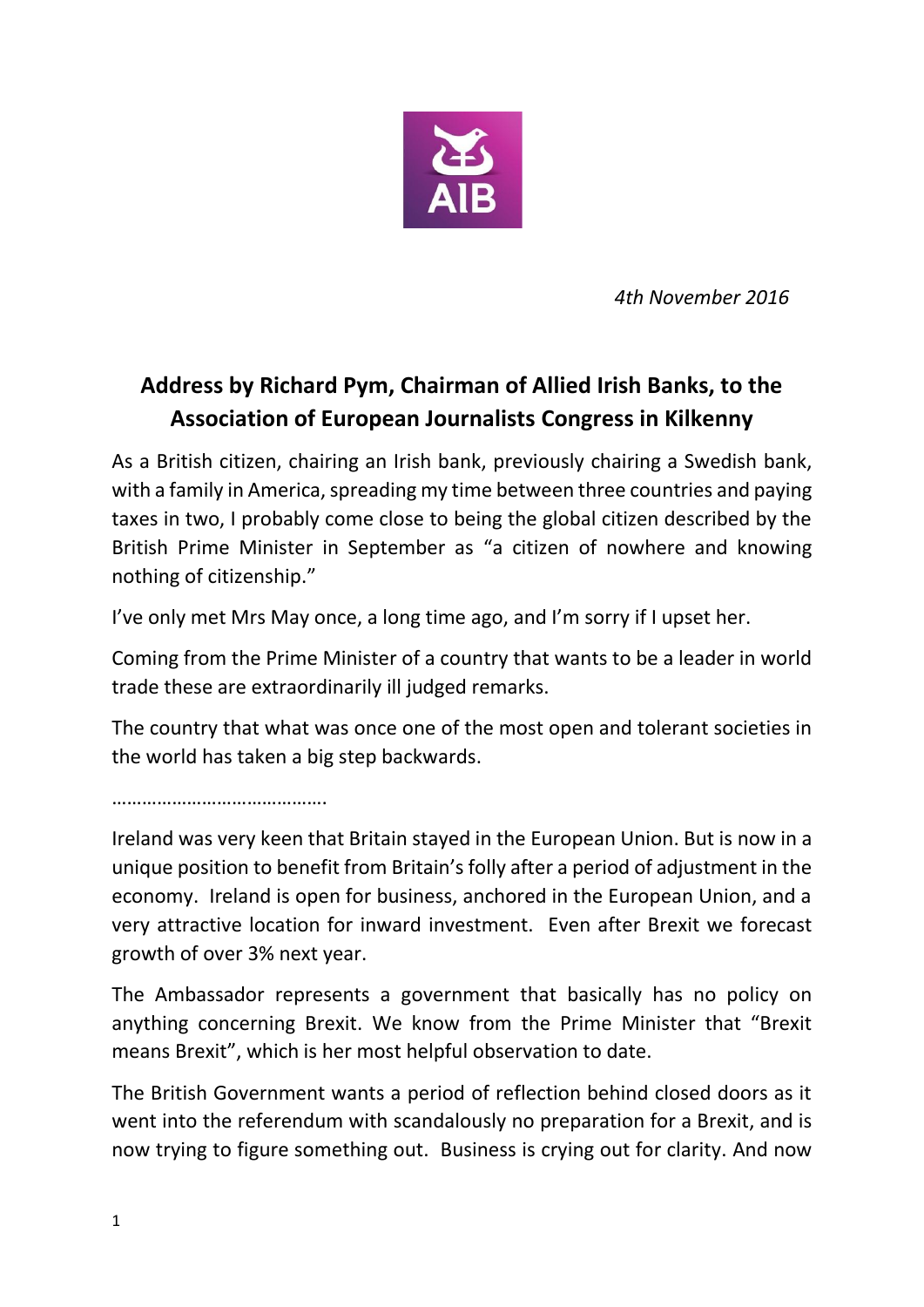Parliament might have the power to challenge the executive but subject to a further court case.

Unlike Ireland the British government starts Brexit with its public finances in poor shape. A government spending deficit well outside Eurozone norms, and the latest month's figures show a worrying shortfall in tax receipts. Accompanied by a massive trade deficit funded by external capital flows now under threat from Brexit.

As Bank of England Governor Carney is reported as saying that British policy is "testing the kindness of the strangers who fund the deficit".

With inflation headed to 3% next year, reflecting the 20% currency devaluation against the dollar, then the central bank faces some very interesting policy choices.

Some have been surprised by the continued growth in the UK economy. I think of it like one of those Road Runner cartoons, you know where Wile E Coyote is chasing Road Runner, and continues the chase over the edge of the cliff. Momentum carries the creature forward for a time before gravity has its inevitable victory.

In the UK business investment is falling, some sectors are already contracting, but consumer spending has continued growing which has sustained the growth figures. Once consumers find their wallets constricted then the UK economy will look very different.

Tragically the old and the poor are the ones who will be hit most by the economic effects. The inflation will be disproportionately high on their spending on food, fuel, and clothing. Interest rates on savings will lag inflation, depleting capital. Wage growth will lag inflation.

But what did they vote for?

Why did so many vote for Brexit?

The campaign focussed on:

Ending freedom of movement

Maintaining continued access to the single market

That there would be no adverse economic effects from leaving, we were told "the experts are always wrong"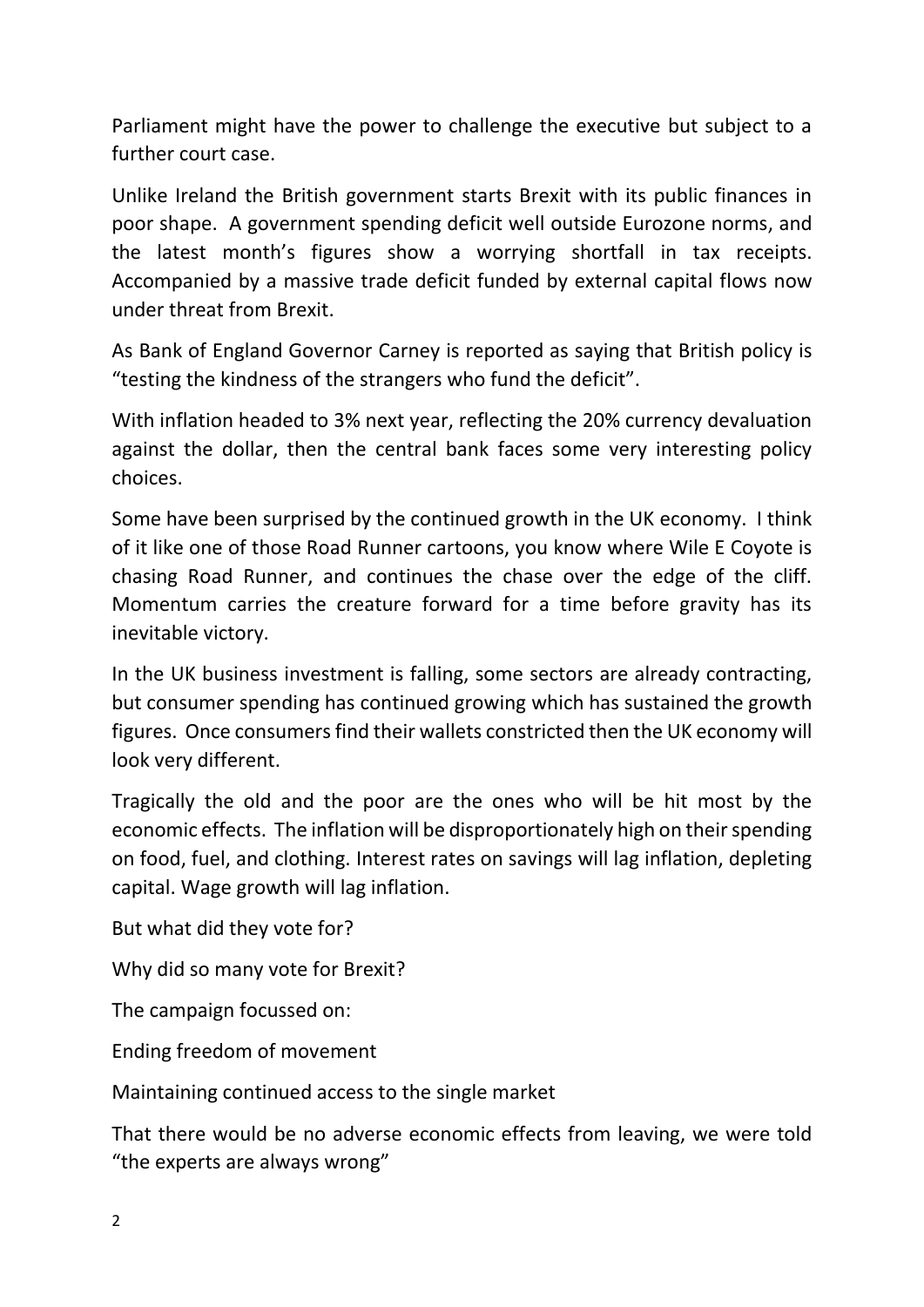The ability to enter into trade agreements independent of the EU

350 million pounds a week more for the National Health Service promised on the side of the campaign bus

Sovereignty of the British Parliament and courts

And an end to European Regulations and laws

**Fantastic** promises and tempting to those who know little about economics or politics.

We were also told that Ukraine and Turkey were about to join the EU and the UK was their work destination of choice.

But it is all untrue. A massive lie.

But it was promised to the population by some of the best communicators in British politics, Farage, Gove, Johnson et al.

Well let's see how much of it is delivered by Mrs. May.

This is all a reflection of this age of "post truth" politics which is developing on both sides of the Atlantic.

It is almost as if the Age of Enlightenment, le Siecle des Lumieres, the victory of reason, had not happened.

However the more thoughtful voices in British politics are now calling for a second referendum on the terms of Brexit. The electorate voted for a departure, not on the destination. They are surely allowed a vote on whether the deal eventually proposed is better than the current arrangement of staying In. They certainly won't be getting anything close to the campaign promises.

The British government will also have a view to the 2020 election. Whilst they might deliver the Brexit mandate they will not be forgiven if the economy tanks.

I was much taken by an exhibition at a US art gallery I visited in September. It was called "When Cities Fall" -- a thoughtful exhibition looking at architectural decay -- and featured the description "shifting trade routes can reduce a rich and majestic place to an architectural boneyard in the historical blink of an eye". What fate awaits the UK?

\*\*\*\*\*\*\*\*\*\*\*\*\*\*\*\*\*\*\*\*\*\*\*\*\*\*\*\*\*\*\*\*\*\*\*\*\*